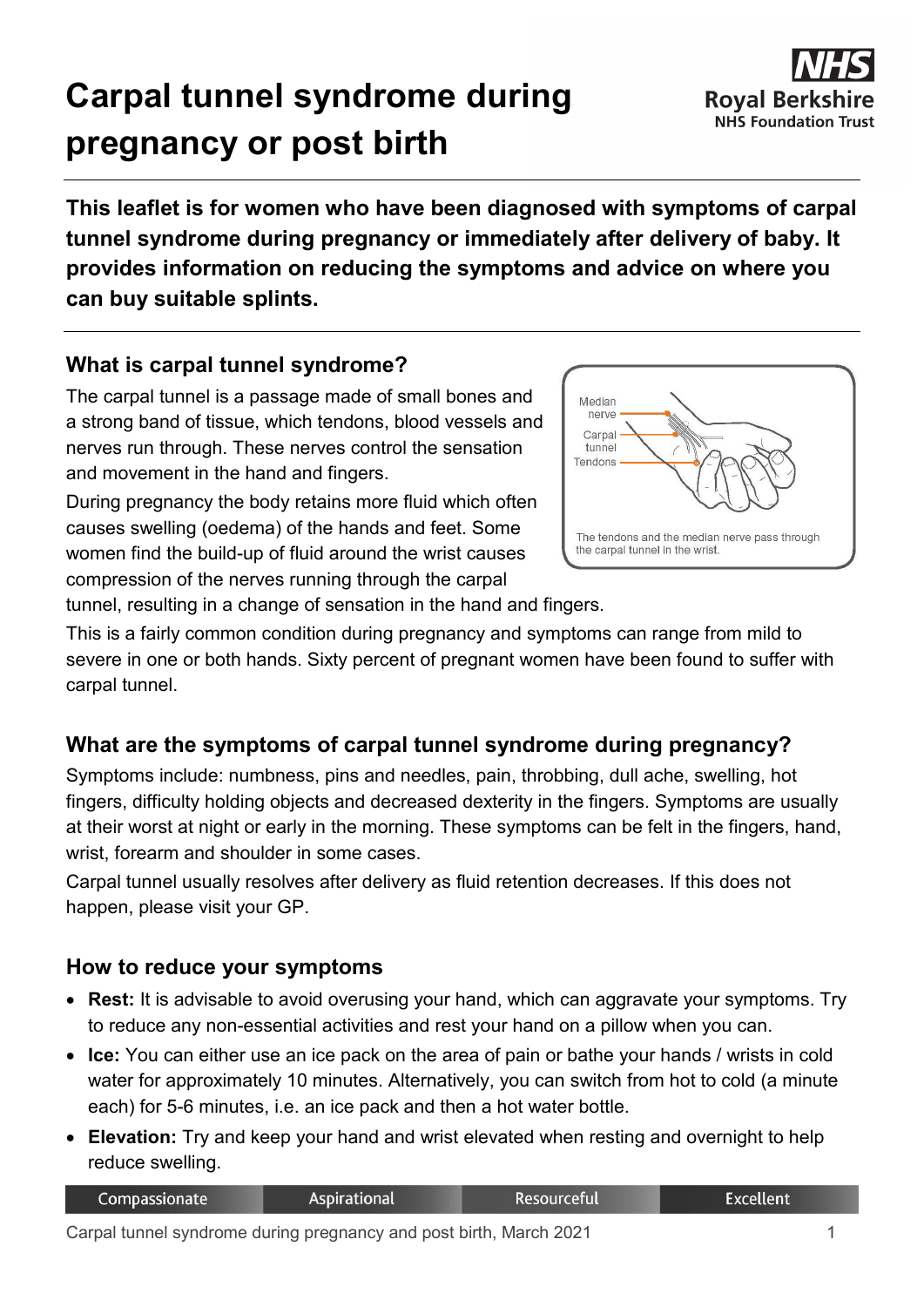- **Sleeping position:** Avoid sleeping on your affected side if the condition only affects one hand. Elevating your hand on a pillow while sleeping can help to keep you more comfortable, as can wearing a resting splint overnight. Hanging your hand out of bed and shaking it can help ease the pain.
- **Wrist support:** These are available from local pharmacies and should be worn when you are resting, particularly overnight. If unsure how to fit them, your physiotherapist can advise
- **Exercise:** After a period of rest, try to exercise the hand to improve circulation and decrease swelling.

## **Carpal tunnel exercises**

#### **Wrist flexion and extension**



#### **Finger flexion and extension**

- 
- Hold your arm in a comfortable position.
- Make a fist.

table.

• Repeat 10 times.

lifting your wrist.

- Repeat 10 times.
- Progress this by squeezing a soft ball to provide some resistance.

• Rest your forearm on a table at a comfortable height, with your hand over the edge of the

• Lift your fingers and bend your wrist up.

• Progress this by holding a light weight when

• Bend your fingers and wrist down.

## **Finger opposition**

- Rest your hand in a comfortable position.
- Put your thumb against each fingertip in turn.



Resourceful